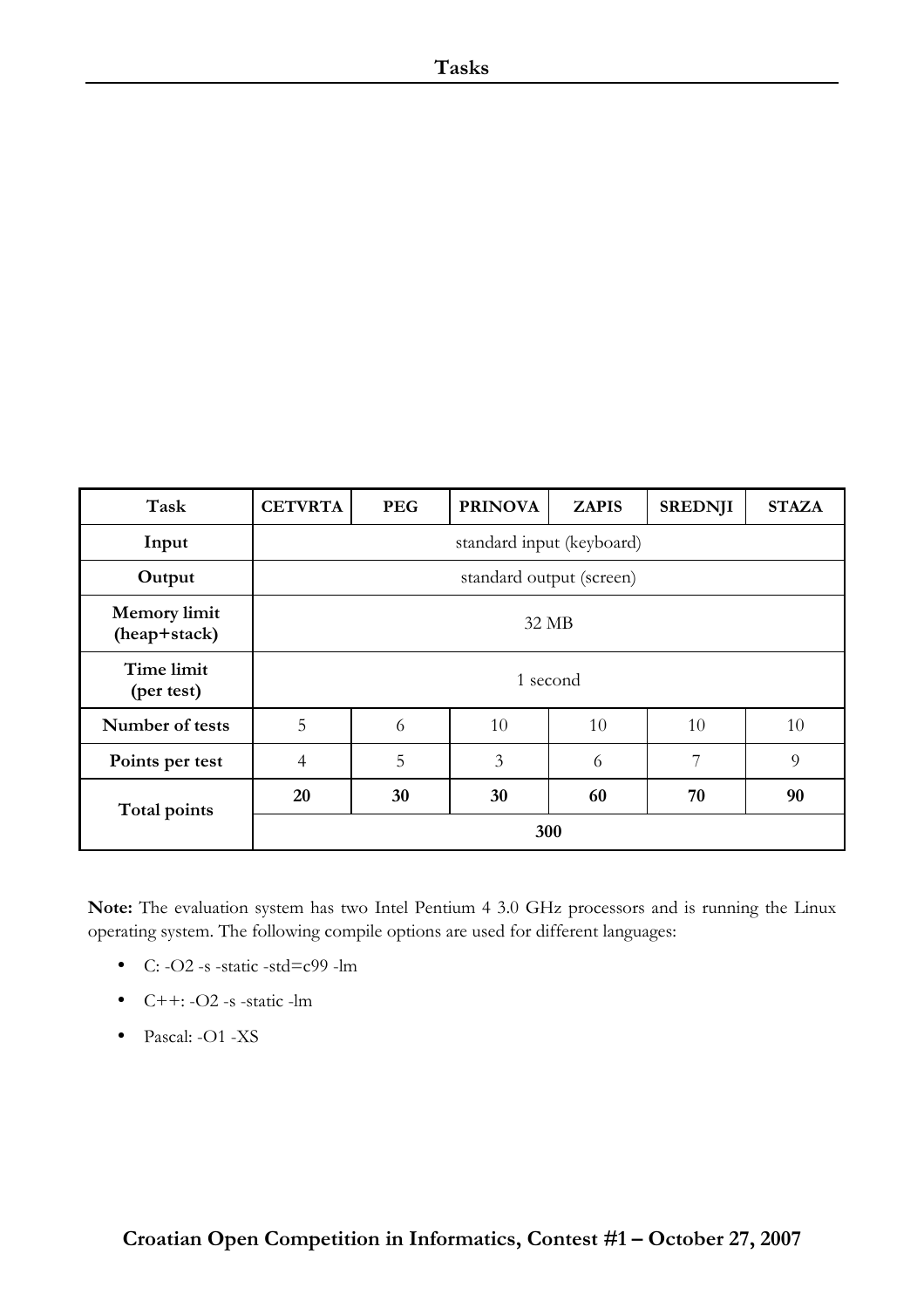# **1. CETVRTA**

Mirko needs to choose four points in the plane so that they form a rectangle with sides parallel to the axes. He has already chosen three points and is confident that he hasn't made a mistake, but is having trouble locating the last point. Help him.

# **Input**

Each of the three points already chosen will be given on a separate line. All coordinates will be integers between 1 and 1000.

# **Output**

Output the coordinates of the fourth vertex of the rectangle.

| input  | input  |
|--------|--------|
| 5 5    | 30 20  |
| 5 7    | 10 10  |
| 7 5    | 10 20  |
| output | output |
| -7     | 10     |
| 7      | 30     |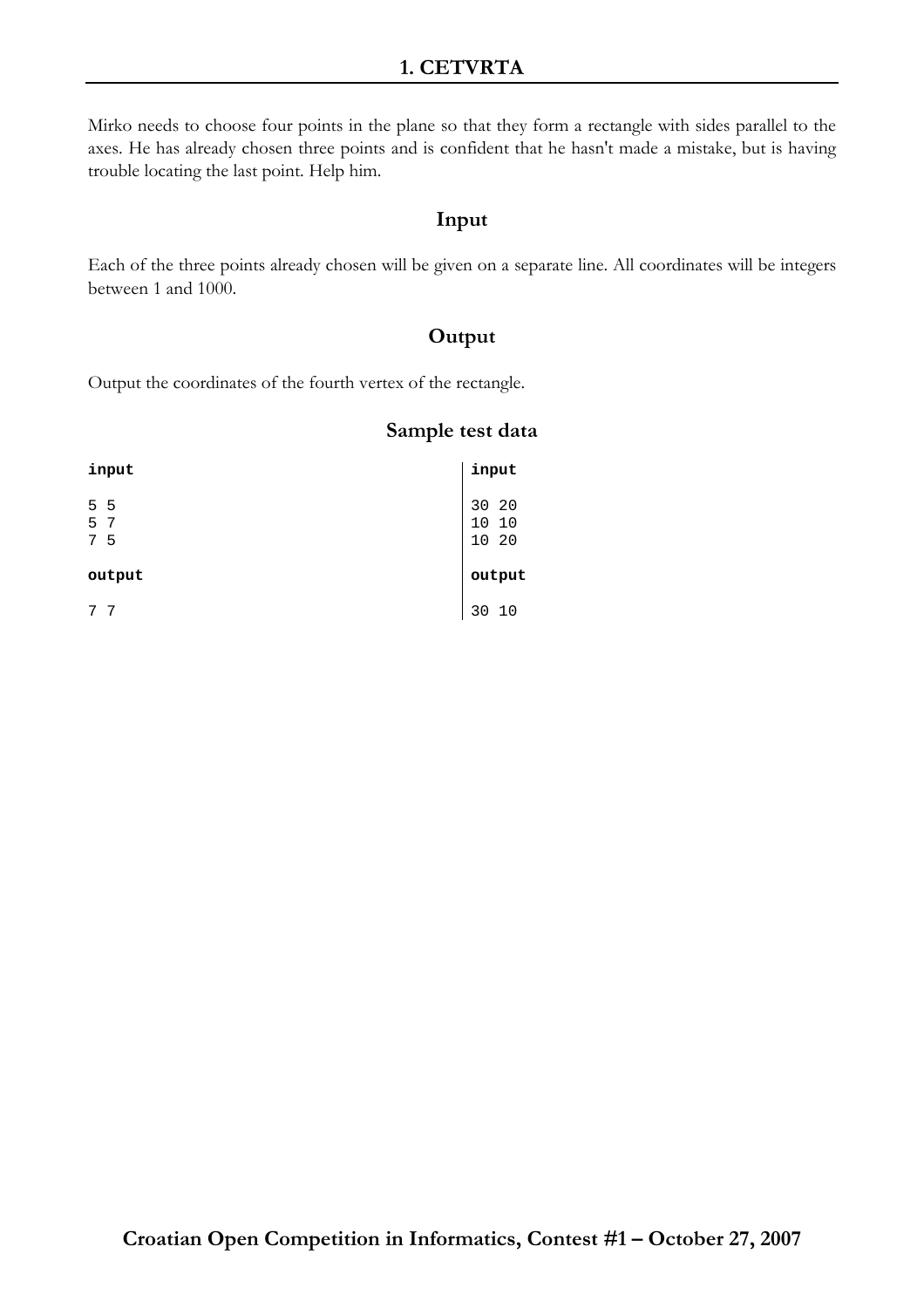In the famous logic game Peg, pieces jump over other pieces to remove them from the game, until only one piece is left.

Here is the initial layout of the board:

```
 ooo 
    ooo 
ooooooo 
ooo.ooo 
ooooooo 
    ooo 
    ooo
```
The lowercase letter 'o' represents a piece, while the character '.' is an empty square. In one move, a player may choose one piece and one of the four main directions (up, down, left, right), if there is another piece in that direction, and an empty square behind it. The chosen piece jumps over the other piece and settles in the empty square behind it, while the piece being jumped over is removed from the game.

Write a program that calculates the number of legal moves, given the state of the board.

### **Input**

The board is represented by seven lines containing seven characters each. The first two and last two characters on the first two and last two lines are always spaces, and all remaining characters are either 'o' (lowercase letter) or '.' (period character).

## **Output**

Output the number of legal moves.

| input   | input  |
|---------|--------|
|         |        |
| 000     | 000    |
| 000     | 000    |
| 0000000 | .000.  |
| 000.000 | 0000   |
| 0000000 | .000.  |
| 000     | 000    |
| 000     | 000    |
|         |        |
| output  | output |
| 4       | 12     |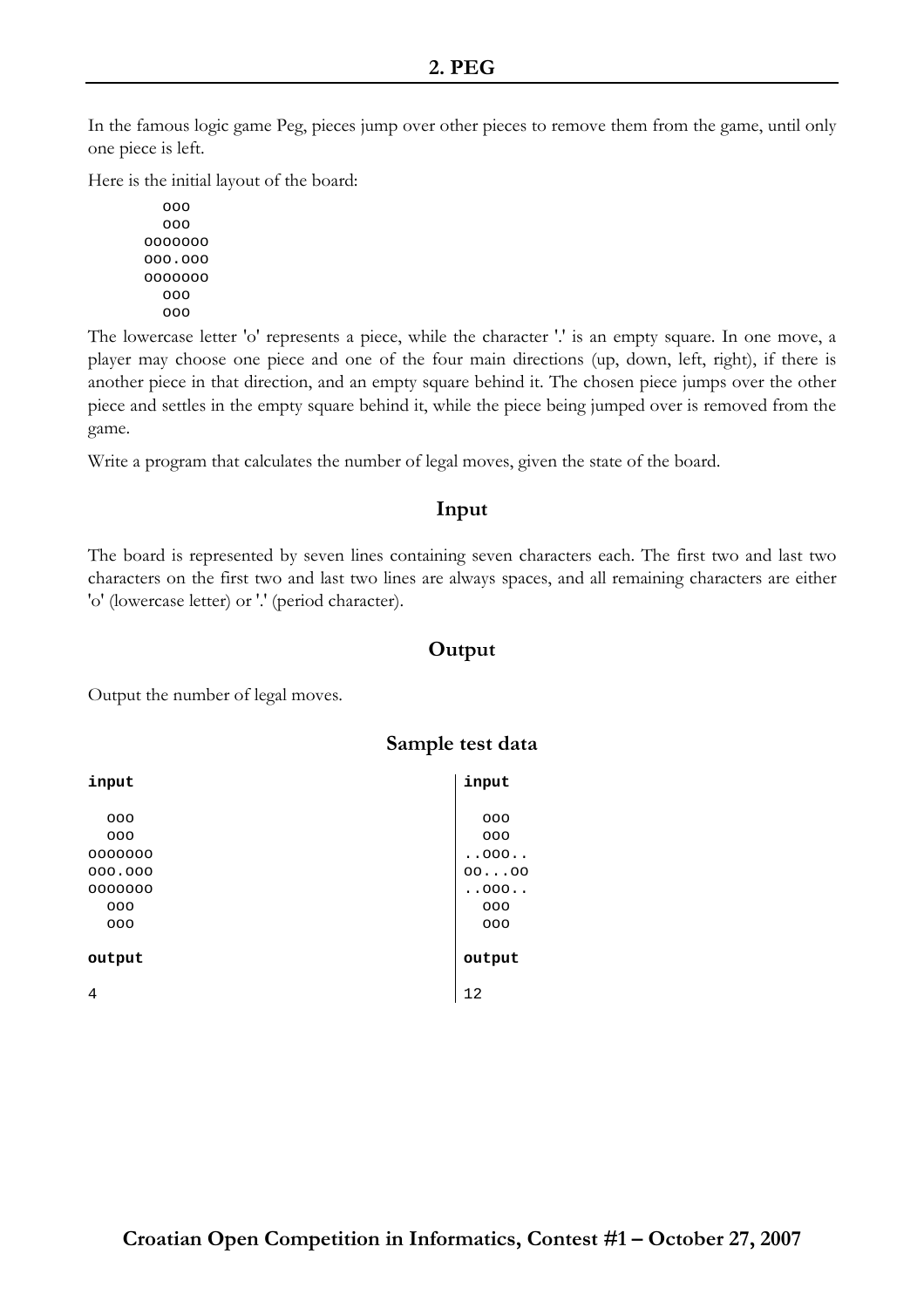Brojko and Brojana are happily married with N little boys. The boys are named with distinct **even** integers  $P_1$ ,  $P_2$ , ...,  $P_N$ .

Brojko and Brojana are expecting an addition to their family and have to come up with a nice name for the little girl. They have decided that the name will be an **odd** integer in the range [A, B]. Because they find all integers in that range equally beautiful, they have decided to choose the number which maximizes the distance to the name of the closest of the N boys.

More precisely, they seek an odd integer  $X \in [A, B]$  such that the expression

$$
\min\Bigl\{X-P_i\bigl|i\in [1,N]\Bigr\}
$$

is as large as possible.

Write a program that determines the name for the little girl. If there are multiple solutions, output any of them.

# **Input**

The first line contains an integer N ( $1 \le N \le 100$ ), the number of boys.

The second line contains N distinct even integers, the names of the boys. The integers will be less than  $10^9$ .

The third line contains the integers A and B ( $1 \le A < B \le 10^{\circ}$ ), the range of names they are considering for the girl.

## **Output**

Output an integer, the name for the little girl.

| input                | input                               | input                             |
|----------------------|-------------------------------------|-----------------------------------|
| 3<br>2 6 16<br>20 50 | 3<br>$\overline{a}$<br>6 16<br>3 15 | 3<br>$\overline{a}$<br>6 16<br>17 |
| output               | output                              | output                            |
| 49                   | 11                                  | 5                                 |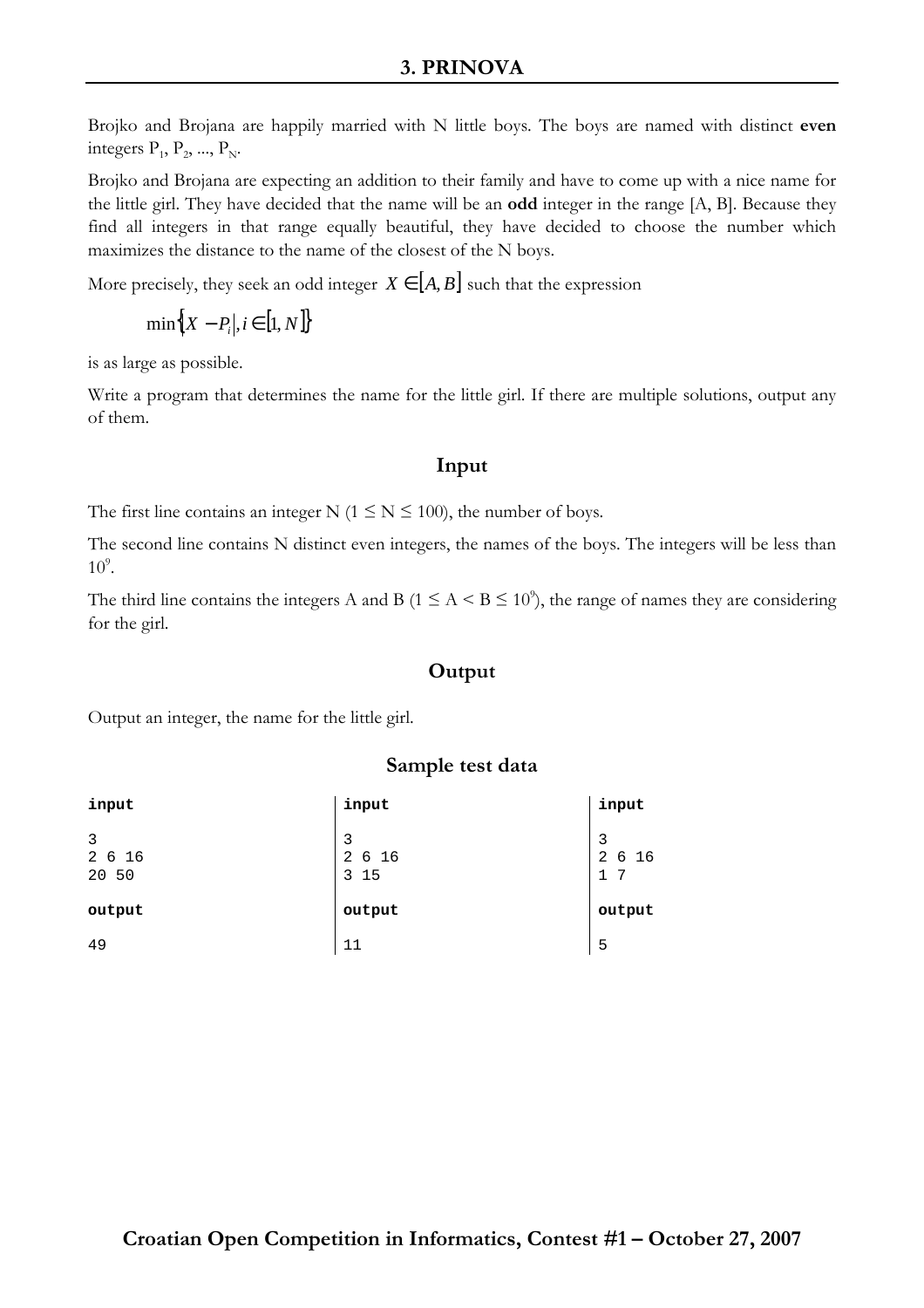A regular bracket-sequence is a string of characters consisting only of opening and closing brackets, and satisfying the following conditions:

- An empty string is a regular bracket-sequence.
- If A is a regular bracket-sequence, then  $(A)$ ,  $[A]$  and  $\{A\}$  are also regular bracket-sequences.
- If A and B are regular bracket-sequences, then AB is also a regular bracket-sequence.

For example, the sequences  $[(\{\})]$ ,  $[0]\}$  i  $[\{\}0\]$  are regular, but the sequences  $[(\{\{([, [](\})\}$  and [{}])([{}] are not.

Ivica has found a string which looks like it could be a regular bracket-sequence. Some of the characters have become smudged and illegible, and could have been any character.

Write a program that calculates how many ways the illegible characters in the string can be replaced by brackets so that the result is a regular bracket-sequence. This number can be very large, so output only its **last 5 digits**.

#### **Input**

The first line contains an even integer N ( $2 \le N \le 200$ ), the length of the string.

The second line contains the string. Illegible characters are represented by the '?' character.

### **Output**

Output the number of regular bracket-sequences the string could have read.

#### **Sample test data**

| input            | input                    | input                  |
|------------------|--------------------------|------------------------|
| 6<br>( ) ( ) ( ) | 10<br>$( ? ([ ? ) ] ? }$ | 16<br>???[???????]???? |
| output           | output                   | output                 |
| $\mathbf{1}$     | 3                        | 92202                  |

In the second example, the three matching regular bracket-sequences are  $(\{(1,1)\},\{(1,1)\})$ and  $([([])]\{\})$ .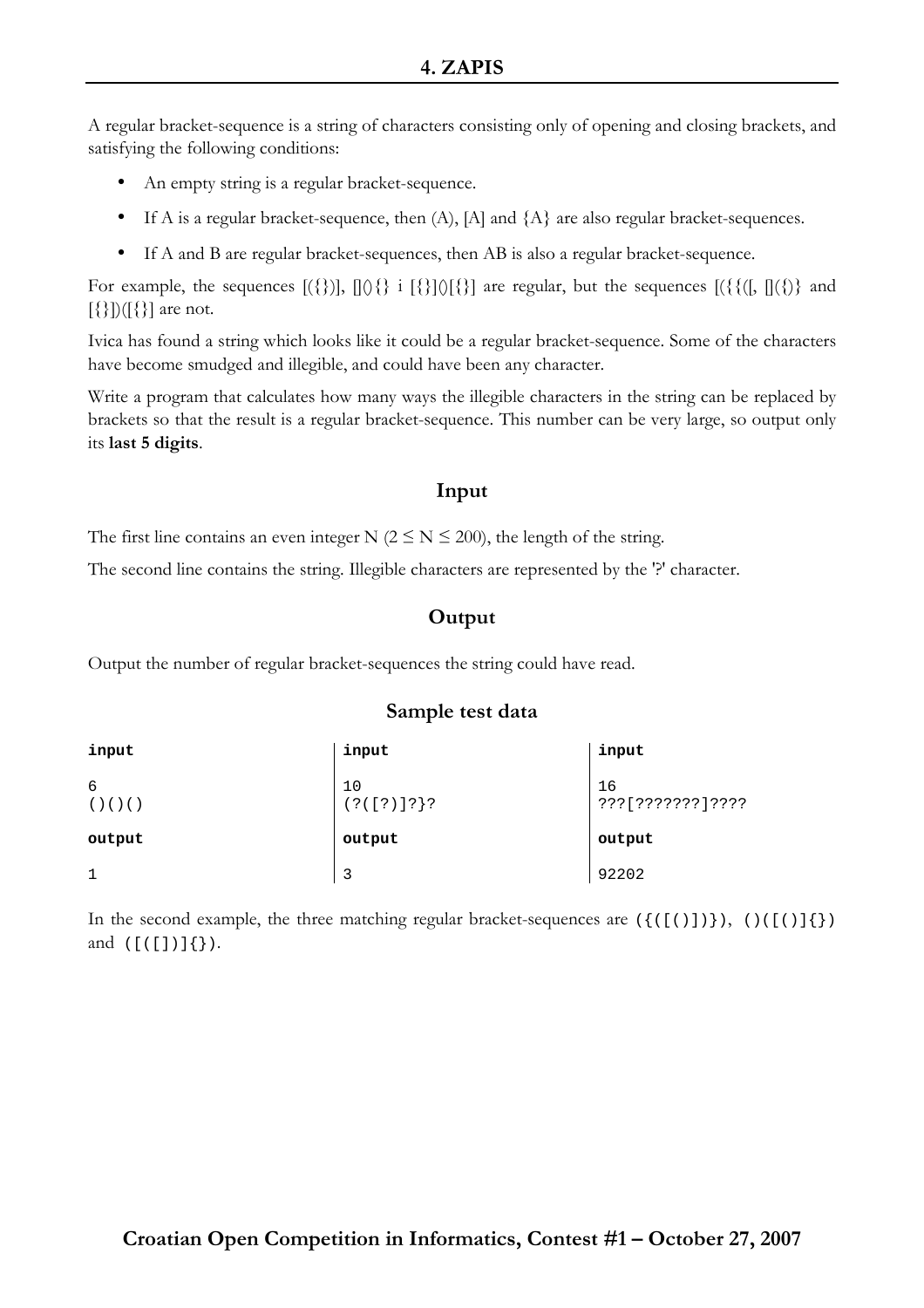Consider a sequence A of integers, containing N integers between 1 and N. Each integer appears exactly once in the sequence.

A subsequence of A is a sequence obtained by removing some (possibly none) numbers from the beginning of A, and then from the end of A.

Calculate how many different subsequences of A of **odd** length have their median equal to B. The median of a sequence is the element in the middle of the sequence after it is sorted. For example, the median of the sequence  $\{5, 1, 3\}$  is 3.

#### **Input**

The first line contains two integers, N ( $1 \le N \le 100000$ ) and B ( $1 \le B \le N$ ).

The second line contains N integers separated by spaces, the elements of sequence A.

## **Output**

Output the number of subsequences of A whose median is B.

#### **Sample test data**

| input            | input              | input                   |
|------------------|--------------------|-------------------------|
| 5 4<br>1 2 3 4 5 | 6 3<br>1 2 4 5 6 3 | 7<br>4<br>5 7 2 4 3 1 6 |
| output           | output             | output                  |
| 2                |                    | 4                       |

In the fourth example, the four subsequences of A with median 4 are  $\{4\}$ ,  $\{7, 2, 4\}$ ,  $\{5, 7, 2, 4, 3\}$  and  ${5, 7, 2, 4, 3, 1, 6}.$